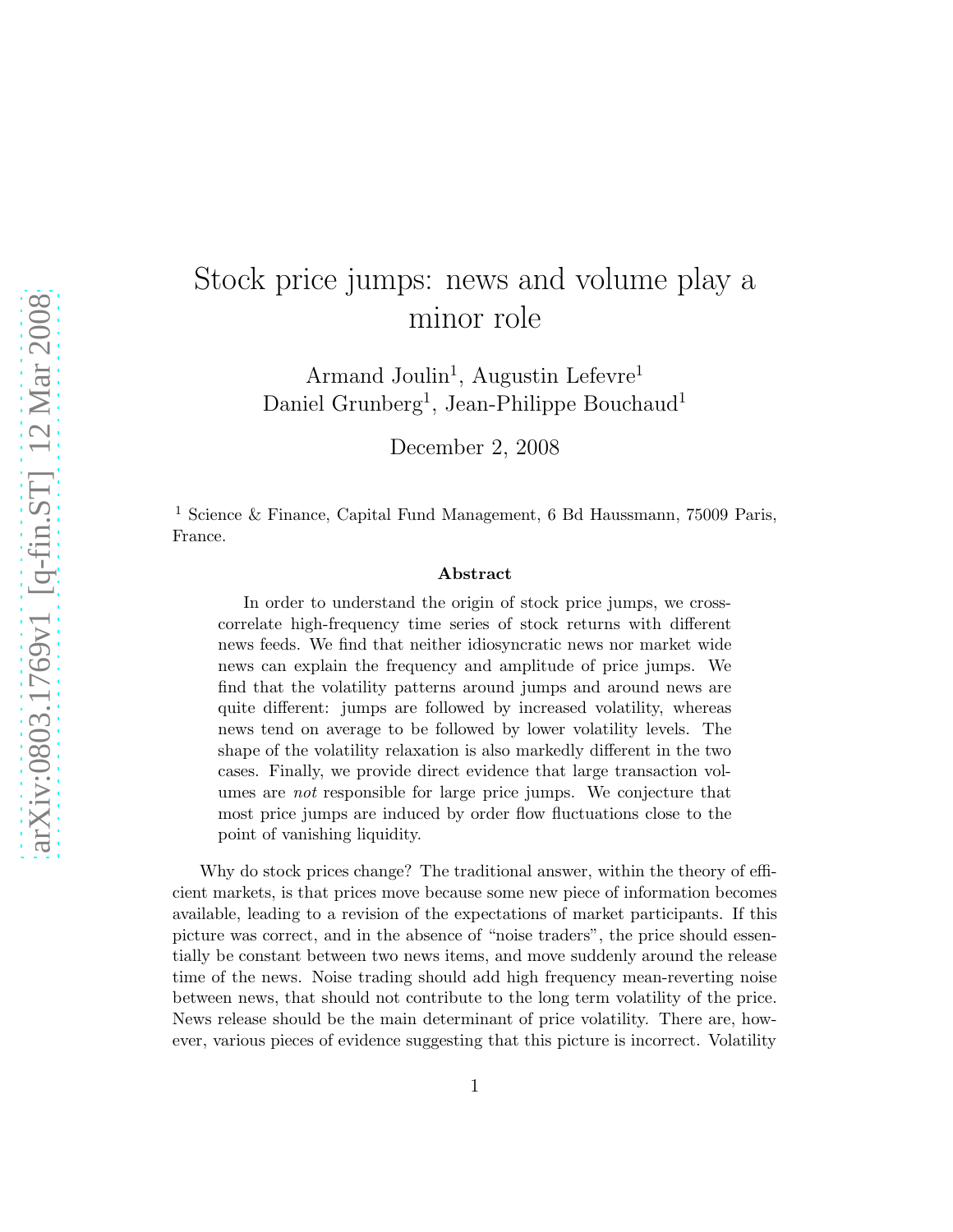is much too high to be explained only by changes in fundamentals [\[1\]](#page-10-0). The volatility process itself is random, with highly non-trivial clustering and long-memory properties (for reviews, see e.g.  $[2, 3, 4]$  $[2, 3, 4]$  $[2, 3, 4]$ ). Many of these properties look very similar to endogenous noise generated by complex, non-linear systems with feedback, such as turbulent flows [\[5,](#page-10-4) [6,](#page-10-5) [7,](#page-11-0) [8,](#page-11-1) [9\]](#page-11-2), stick balancing dynamics [\[10\]](#page-11-3), etc. [\[11\]](#page-11-4). On liquid stocks, there is in fact little sign of high frequency mean reversion that one could attribute to noise traders [\[12\]](#page-11-5). It rather appears that most of the volatility arises from trading itself, through the very impact of trades on prices. This was the conclusion reached by Cutler, Poterba and Summers in an early seminal paper [\[13\]](#page-11-6) (see also [\[14\]](#page-11-7)). More recently, the authors of [\[15\]](#page-11-8) used high frequency data to decompose the volatility into an impact component and a news component, and found the former to be dominant (see also [\[12,](#page-11-5) [16\]](#page-11-9)). Here, we want to confirm this conclusion directly, using different news feeds synchronized with price time series. Our main result is indeed that most large jumps (defined more precisely below) are not related to any broadcasted news, even if we extend the notion of 'news' to a (possibly endogenous) collective market or sector jump. We find that the volatility pattern around jumps and around news is quite different, confirming that these are distinct market phenomena [\[17\]](#page-11-10). We also provide direct evidence that large transaction volumes are *not* responsible for large price jumps, as also shown in [\[30\]](#page-13-0). We conjecture that most price jumps are in fact due to endogenous liquidity micro-crises [\[19\]](#page-12-0), induced by order flow fluctuations in a situation close to vanishing outstanding liquidity.

We have studied the news feed from Dow Jones, that concerns 893 stocks from NASDAQ and NYSE, from Aug-02-2004 to Aug-31-2006, between 9:30 am to 4:00 pm. We identified a total of  $93,698$  relevant news items<sup>[1](#page-1-0)</sup>, or 105 news par stock on average, or one per stock every five days. The median stock has 62 news (see third plot of figure [1](#page-3-0) for a distribution). We also had the Reuters news feed at our disposal: 32,000 news for the same 2-year period and using the same filter on the 893 stocks. Of these, only 8,000 coincide with Dow Jones news, i.e. there is a DJ news in a 15 min neighborhood provided both RT and DJ news are preceded by a news silence of 30 min. From Fig. [1](#page-3-0) d) we infer that Dow Jones is slightly faster on US stocks; and including the Reuters news which do not seem to have a Dow Jones counterpart increases the total number of news by 26%. This does not change any of the qualitative conclusions below. We crossed this news feed with one-minute return data files. Some of these files are however incomplete, so we checked all our results on a restricted subset of 163 stocks in the period Nov-28-

<span id="page-1-0"></span><sup>&</sup>lt;sup>1</sup>To separate the grain from the chaff, we took only the first news from an avalanche of news (same DJ id), removed generic or automated news (imbalances at Close, etc), and required the name of the company (among the many tickers listed) to be present in the headline.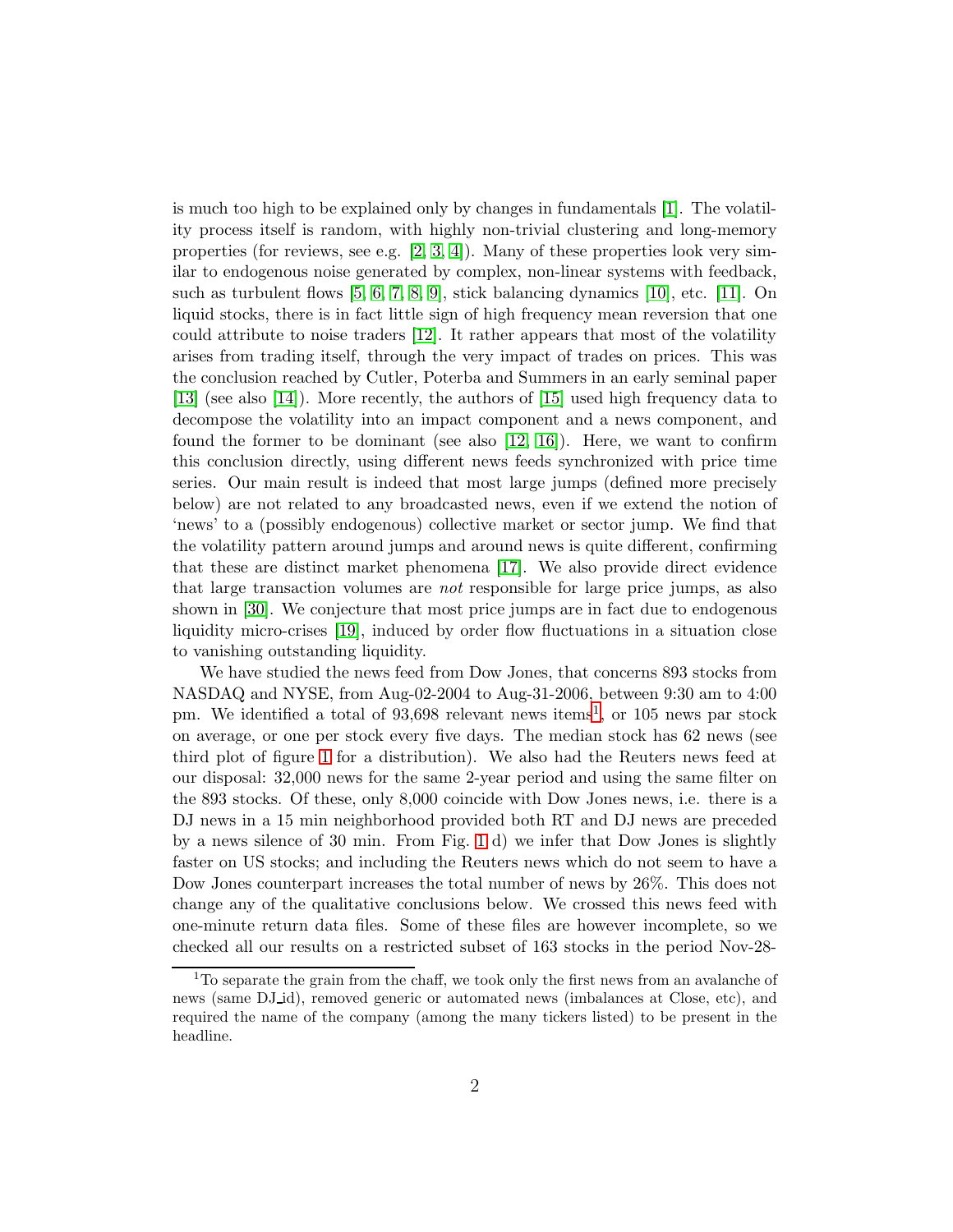2005 to Jun-30-2006, for which we have a complete set of return time series. The number of news concerning these 163 stocks is 6,443.

We first compare the occurrence of price "jumps" with the occurrence of news on a given company. This requires to define jumps in a consistent, if slightly arbitrary fashion. We choose to compare the absolute size  $|r(t)|$  of a one minute bin return to a short term (120 minutes) flat moving average  $m(t)$  of the same quantity, in order to factor in slow modulations of the average volatility. An sjump is such that  $|r(t)| > sm(t)$ . The number of s-jumps as a function of s is shown in Fig. 2; it is seen to decay as  $\approx s^{-4}$ , as expected from the well known approximately inverse cubic distribution of high frequency returns [\[20\]](#page-12-1). We note once again that this is a very broad distribution, meaning that the number of extreme events is in fact quite large. For example, for the already rather high value  $s = 4$  and for only 166 stocks during 149 days, we found 177,674 jumps, which amounts to 1090 jumps per stock, or 7 to 8 jumps per stock per day! A threshold of  $s = 8$  decreases this number by a factor  $\approx 10$ , amounting to one jump every one day and a half per stock. On the same period and set of stocks we found 6443 news, or one news every 3 days for each stock. These numbers already suggest that a very large proportion of shocks (say, 4-jumps) cannot be attributed to idiosyncratic news (i.e. a news item containing the ticker of a given stock). The possibility of more collective news affecting macroeconomic variables will be discussed below.

In order to be more quantitative, we show in figure [3](#page-5-0) a-b the conditional probability to observe a news (resp. a jump) at time  $t$  knowing that there was a news (resp. a jump) at time  $t = 0$ . One notices a substantial level of clustering in both cases. In figure [3](#page-5-0) b, we also show the probability to observe a jump at time t conditioned to a news at time  $t = 0$ . Here, we see only a very small, but significant, asymmetric increase of the probability to see a jump induced by a news. This probability is only increased by a factor  $\approx 2$  in the two minutes following the news compared to the average background. So not only most jumps are not induced by news: most news do not induce any real jump at all! This decoupling means that most news are either expected (through rumors and leakage) or deemed insignificant by the market: genuine surprising intraday news are rare. Note that companies indeed tend to publish big surprises – like earnings – in overnight. Even earning forecasts by analysts are not taken very seriously by the market (see [\[21\]](#page-12-2) for a discussion of this point).

Another clear-cut difference between jumps and news is the volatility pattern around the two types of events. In Fig. [4](#page-6-0) a), we show the average absolute oneminute return  $\sigma(t) = \langle |r(t)| \rangle$  conditioned to the presence of an  $s = 4$  jump at  $t = 0$ , induced by a news or not. We can in fact determine the size distribution of news induced jumps. We find again a power law  $s^{-\mu}$ , but with an exponent  $\mu \approx 2.7$  (see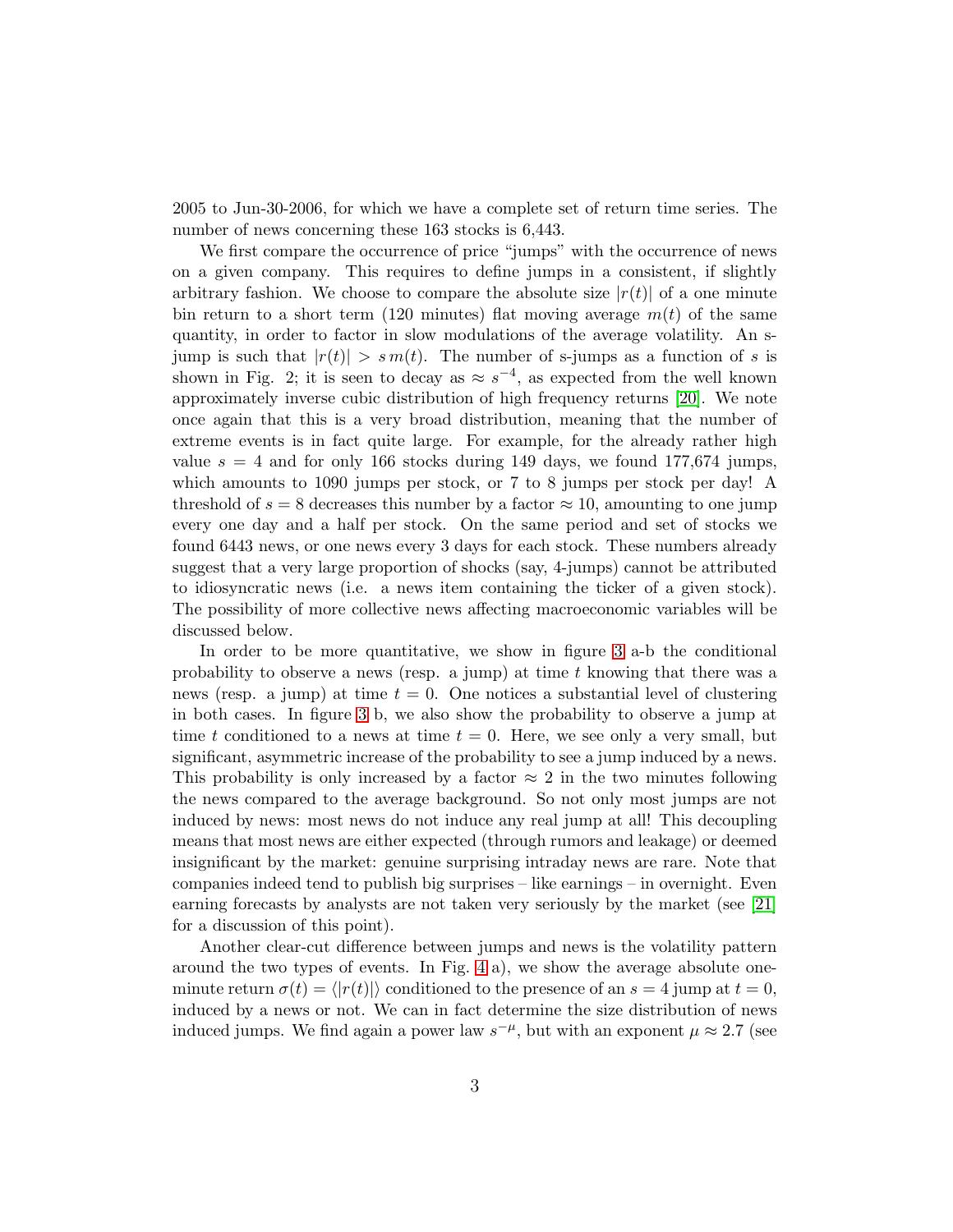

<span id="page-3-0"></span>Figure 1: Statistics on Dow Jones news for 893 US stocks over 2 years. a) Distribution of news throughout the day (551,000 news, first in series, headline containing company's name). **b**) Idem for intraday, 'noisy' news discarded (94,000 news). c) Distribution of number of news for each stock, throughout 893 US stocks. d) Histogram of delays between DJ news and RT news, expressed as time(RT-news)−time(DJ-news) in minutes. For 893 US stocks and 2 years of news archive (intraday, only first news in a chain/story, noisy news filtered out), we find one DJ news and one RT in the same window of 15 minutes, and require each be preceded by a silence of 30 minutes. We see that DJ is quicker in 2/3 of cases (1.5 minutes ahead on avg).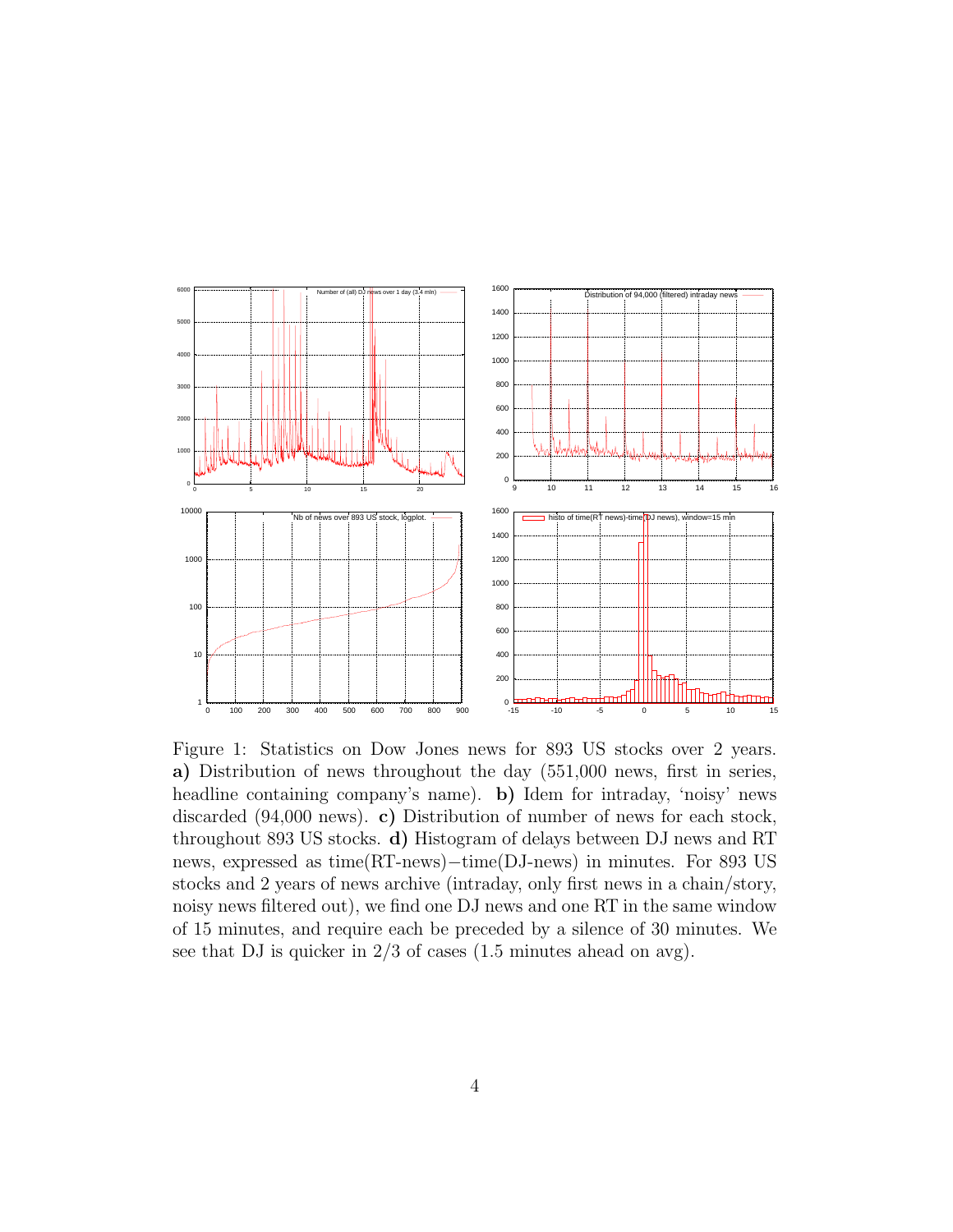

Figure 2: Cumulative distribution of s-jumps as a function of s. The scale is log-log. The distribution decays as  $\approx s^{-4}$ . We also show the number of s-jumps associated with news. Interestingly, this distribution also decays as a power-law but with a smaller exponent,  $\approx s^{-2.7}$ .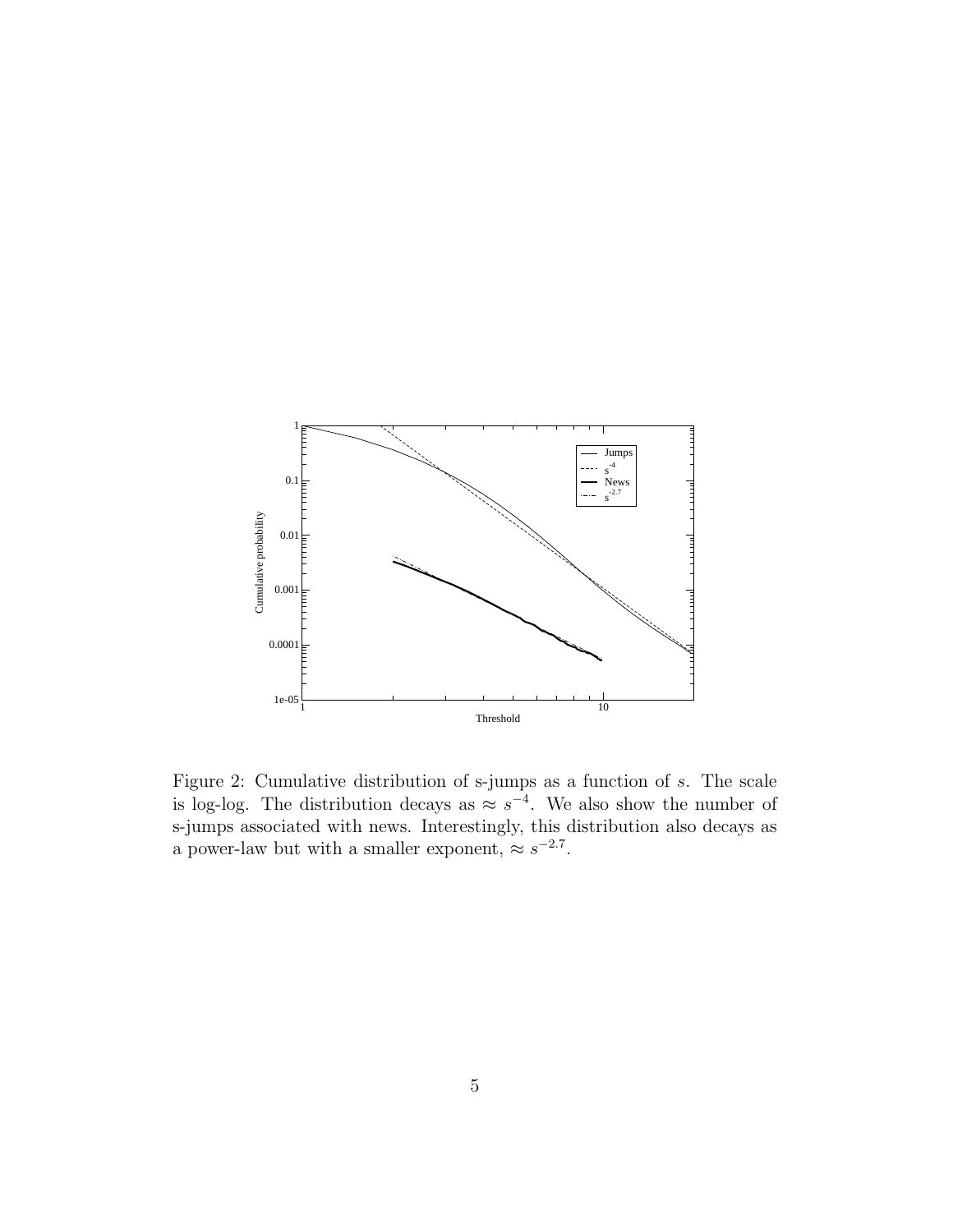

<span id="page-5-0"></span>Figure 3: Clustering of news and jumps, measured by conditional probabilities a) Prob(news at time t | news at time 0), 200 minutes before and after  $t = 0$ , ignoring overnight news. b) Prob(jump at time t | jump at time 0) and Prob(jump at time t | news at time 0). Jumps here correspond to  $s = 4$ . Note that the probability to observe a jump after a news is actually decreased at intermediate times. For all densities, we divided each contribution by the average daily distribution of news or jumps, such as to remove intra-day seasonalities.

Fig. 1), clearly different from the value  $\mu = 4$  mentioned above for jumps. The volatility pattern in the case of news is much wider than the rather narrow peak corresponding to endogenous jumps. In both cases, we find (Figure [5\)](#page-7-0) that the relaxation of the excess-volatility follows a power-law in time  $\sigma(t) - \sigma(\infty) \propto t^{-\beta}$ (see also [\[22,](#page-12-3) [23\]](#page-12-4)). The exponent of the decay is, however, markedly different in the two cases: for news jumps, we find  $\beta \approx 1$ , whereas for endogenous jumps one has  $\beta \approx 1/2$ . Our results are compatible with those of [\[22\]](#page-12-3), who find  $\beta \approx 0.35$ . The difference between endogenous and endogenous volatility relaxation has also been noted in [\[17\]](#page-11-10), but on a very restricted set of news events. We found the value of  $\beta$ to be identical, within error bars, for the two threshold values  $s = 4$  and  $s = 8$  (see Fig. [5\)](#page-7-0), although a three parameter fit is compatible with  $\beta(s=8) > \beta(s=4)$  for jumps, as predicted by the multifractal random walk model [\[17\]](#page-11-10) and the multiscale feedback model of [\[25\]](#page-12-5).

If we now average the volatility pattern around *all* news, we find a rather modest peak height (the increase is only 30-40% of the baseline level), confirming the result of figure [3](#page-5-0) b: news are often of no real importance and only mildly affect the price of a stock. The volatility decays with an exponent  $\beta \approx 1/2$  towards a baseline value that is on average *lower* than before the news, as if news release had, on average, a sedating effect on markets. A similar effect can be noted in Fig. [3](#page-5-0) b. This is however not true of jumps or of 'strong' news (corresponding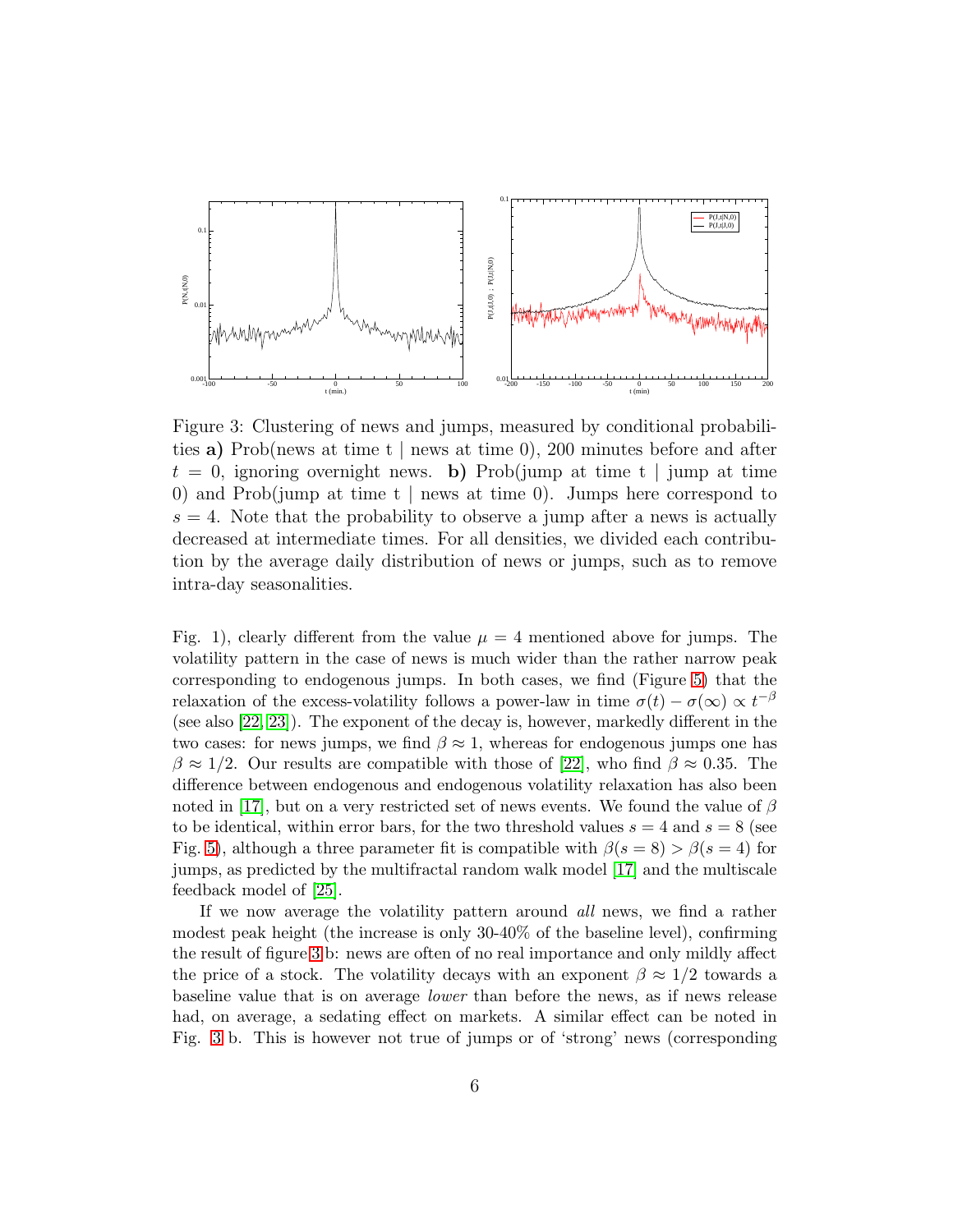to  $s \geq 4$  jumps): both endogenous jumps and unexpected news shake the market and induce extra uncertainty, that  $-$  as noted above  $-$  decays differently for jumps and for news.



<span id="page-6-0"></span>Figure 4: a) Volatility 120 minutes before and after the  $s = 4$  news and  $s = 4$  jumps. We divided each contribution by the U-shaped daily volatility pattern. Note that the news peak is much broader, but diverges faster for  $t \rightarrow 0^+$  (see Fig. [5\)](#page-7-0). b) Volatility 120 minutes before and after intraday news, averaged over all significant news. Note that the long time limit falls below the pre-news volatility.

The conclusion of this first part is that jumps and news appear to be, in general, distinct events, both concerning the amplitude of the volatility increase, and the shape of the volatility profile around these events. Jumps seem to occur for no identifiable reasons, and as a consequence spook the market; this perturbation is slow to decay (as  $1/\sqrt{t}$ ). Although counter-intuitive at first, news seem (on average) to reduce any measure of uncertainty, since some previously unknown information becomes available. However, some news are really significant and also lead to an increased future volatility.

The above analysis focused on idiosyncratic company news only. However, some important macroeconomic news might affect the market (or a sector) as a whole and induce important price jumps that we fail to identify in our company news data set. Of course, the identification of possibly relevant macroeconomic news is at first sight much more difficult, since this would entail contextual word recognition. A short cut is to consider that any important macroeconomic news concerning e.g. interest rates, oil prices, inflation, etc. should induce a 'collective jump' in the market (see below for a precise definition). From the work of Cutler et al. [\[13\]](#page-11-6), we already know that some of the market jumps are not explained by clearly identified macroeconomic events. But we could in fact *define* a market jump as being news, to which individual stocks might be sensitive to.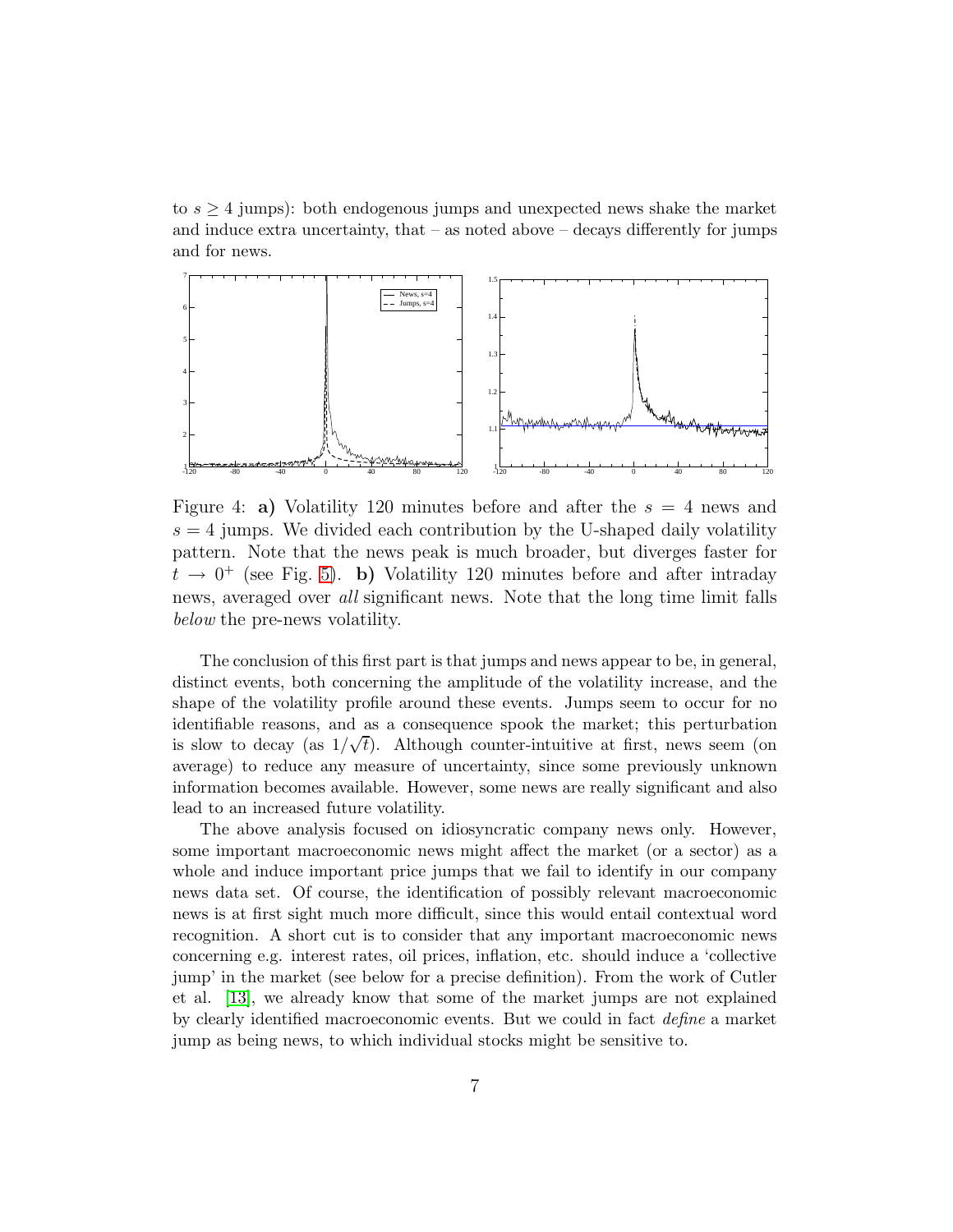

<span id="page-7-0"></span>Figure 5: a) Relaxation of the volatility after  $s = 4$  and  $s = 8$  news jumps, and power law fit with an exponent  $\beta = 1$ . b) Relaxation of the volatility after  $s = 4$  and  $s = 8$  jumps, and power law fit with an exponent  $\beta = 1/2$ . Note the difference in the y-scale between the two curves (the first point, at  $t = 0$ , is suppressed in both cases).

There are different possible definitions of collective jumps. One is based on the correlation matrix of jump occurrences,  $c_{ij} = T^{-1} \sum_{t} \theta_{i}^{t} \hat{\theta}_{j}^{t} - p_{i} p_{j}$ , where  $\theta_{i}^{t}$  is one if stock i makes an s-jump in the one minute bin  $t$  and zero otherwise,  $p_i$  is the average of  $\theta_i^t$  (i.e. the jump probability  $p_i = T^{-1} \sum_t \theta_i^t$ ) and T is the number of bins. Most eigenvalues of  $c$  are seen to lie within the Marcenko-Pastur noise band [\[26,](#page-12-6) [27\]](#page-12-7), but a few stand out, in particular the 'market' eigenvalue with a eigenvector  $v_i^1$  close to uniform across all stocks:  $v_i^1 \approx N^{-1/2}$ ,  $\forall i$ . A market jump can be defined such that the indicator  $\chi^t = N^{1/2} \sum_i \theta_i^t v_i^1$  is larger than a certain threshold s'. For example  $s' = 0.1$  means that roughly 10% of the stocks must jump to qualify as a market jump. Quite interestingly, we found a new 'stylized fact' concerning index jumps: the cumulative distribution of  $\chi$  decays as a powerlaw  $\chi^{-\nu}$  with exponent  $\nu \approx 1.5$ . In other words, the number of stocks involved in a market slide is very broadly distributed. Another definition of collective jumps is based on a standard sector classification to define a sector index; a sector jump is such that this index exceeds a certain threshold.

Focussing first on market jumps, and for a threshold  $s' = 0.1$  that defines rather loose collective jumps, we find a total of 900 jumps, but only 13% of all individual jumps with  $s = 4$  can be explained by these jumps, hardly more than the 10% expected from the very definition of these jumps. Extending the period around collective jumps to a five minute interval, one can increase this number to 20%, but this increase is the one expected from the unconditional probability of jumps, integrated over 5 minutes. If we include further meaningful sectors, we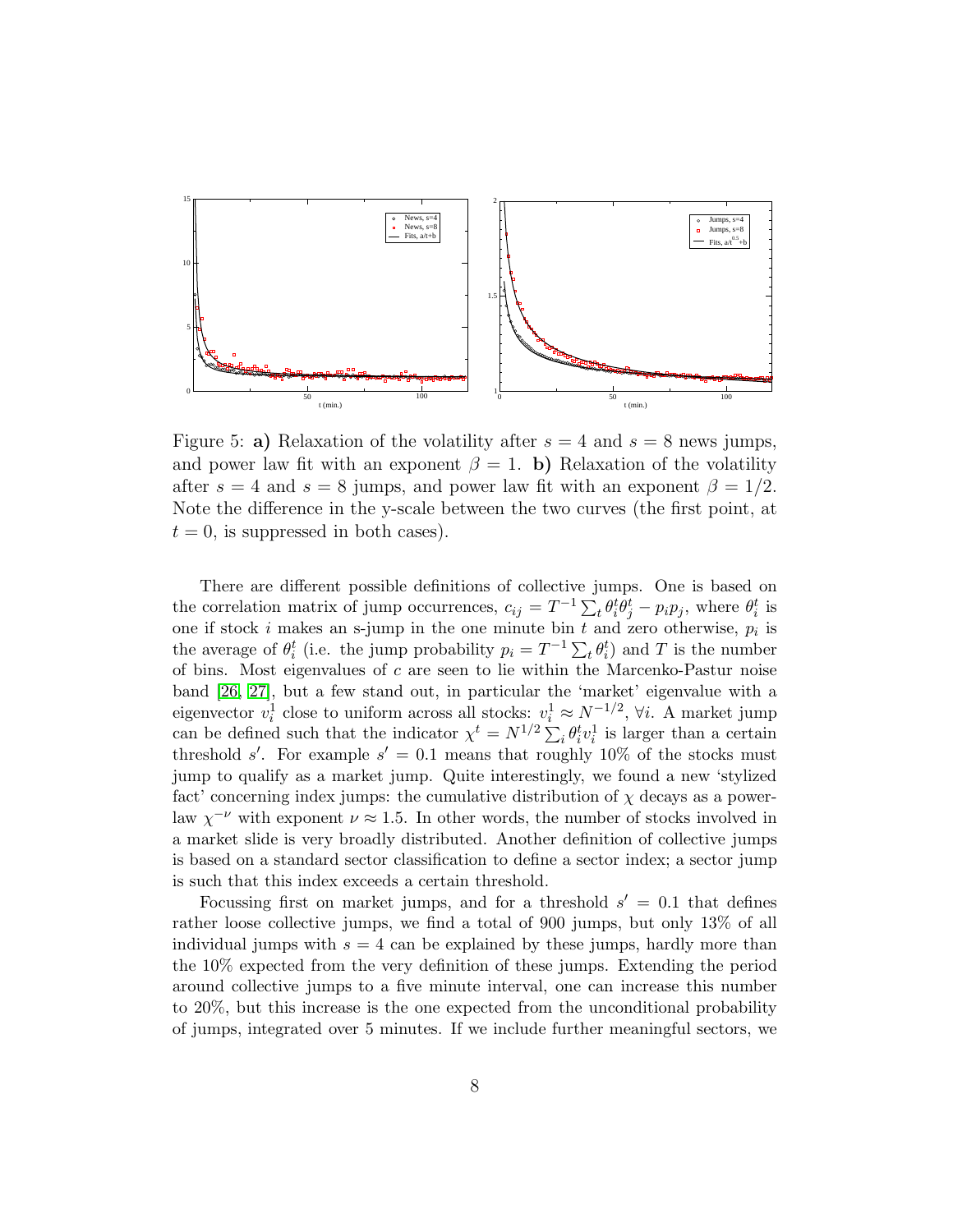increase the above 13% of explained jumps up to 21%. Increasing the threshold to  $s' = 0.3$  further decreases these numbers to less than 5% even with a five minute interval. Changing the definition of collective jumps does not change the above picture.

The conclusion here is that even if one associates every collective jump to real macroeconomic news (which we know not be the case), a significant fraction of individual stock jumps are still unexplained. It therefore seems clear that the explanation of these jumps must lie elsewhere. One idea is that private information could play a role and trigger these jumps. But if an investor really had valuable private information he would trade as to reveal as little as possible of this information. This is best exemplified by Kyle's model of informed trading [\[28\]](#page-12-8), where the trades of the insider are perfectly hidden in the uninformed flow. Nonetheless, it was recently claimed that large price jumps are due to large incoming volumes that destabilize the order book and lead to large swings [\[29\]](#page-12-9). This point of view was rather convincingly challenged in [\[18\]](#page-11-11). Here, we confirm explicitly that large price jumps are in fact *not* induced by large transaction volumes. We do this by studying tail correlations between absolute value of returns and volume. Define  $R_p$  and  $V_p$  as the p-quantiles of absolute returns and transaction volumes, i.e.:

$$
P(|r| > R_p) = p \t P(V > V_p) = p. \t (1)
$$

Now, define the tail correlations as:

$$
C(p) = P(|r| > R_p |V > V_p) = P(V > V_p ||r| > R_p).
$$
\n(2)

If |r| and V are independent, then clearly  $\mathcal{C}(p) = p$ . Since both |r| and V are powerlaw distributed, a relation of the type  $|r| = \lambda V^{\alpha} + \epsilon$ , as postulated in [\[29\]](#page-12-9), leads to a finite limit for  $\mathcal{C}(p)$  when  $p \to 0$  whenever the residual  $\epsilon$  is asymptotically subdominant (see e.g. [\[4\]](#page-10-3), Ch. 11). This would be true even if only a finite fraction of the events followed such a relation. If  $\mathcal{C}(p \rightarrow 0) \rightarrow 0$ , on the other hand, this would mean that extreme returns and extreme volumes are asymptotically independent. We have studied  $\mathcal{C}(p)$  both at the trade by trade level and for oneminute aggregate returns and volumes. The results are given in Fig. [6.](#page-9-0) Clearly, at the trade by trade level, there is *no* extreme correlations at all since  $C(p) \approx p$  to a good approximation. For one minute bins, there are some significant correlations  $(C(p) > p)$  that are anyway expected since large price changes tend to be followed by large volumes of activity. But still, it is very clear that  $\mathcal{C}(p)$  tends to zero when  $p \rightarrow 0$ , meaning that large jumps are *not* induced by large trading volumes.

So what is left to explain the seemingly spontaneous large price jumps? We believe that the explanation comes from the fact that markets, even when they are 'liquid', operate in a regime of *vanishing liquidity*, and therefore are in a *selforganized critical state* [\[31\]](#page-13-1). On electronic markets, the total volume available in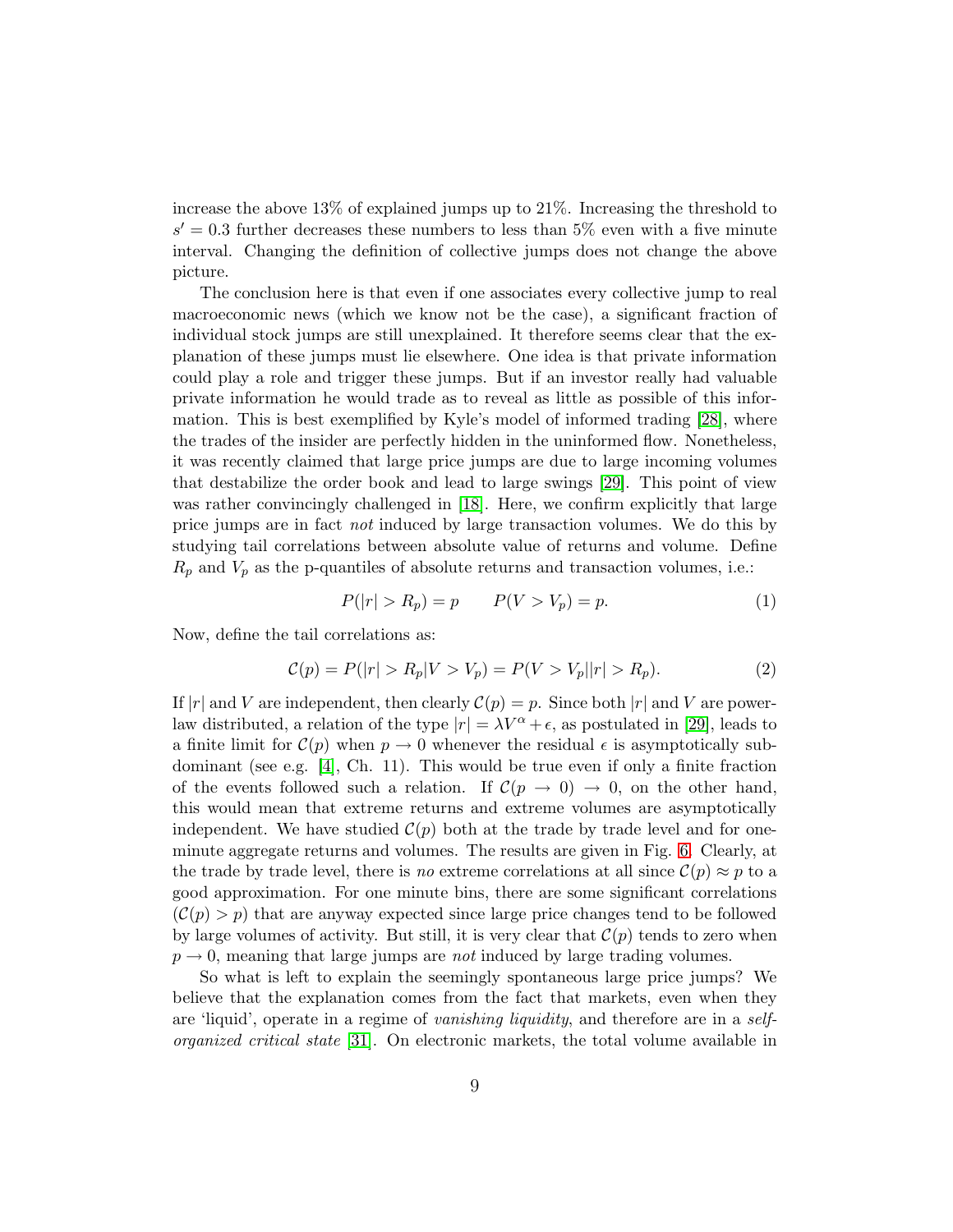

<span id="page-9-0"></span>Figure 6: Tail correlations between returns and volumes, both at the trade by trade level (for 196 NASDAQ stocks between June 12,2006 and August 3, 2006) and at the one-minute bin level (averaged over all stocks of the above data set). Clearly, in both cases,  $\mathcal{C}(p \to 0) \to 0$ .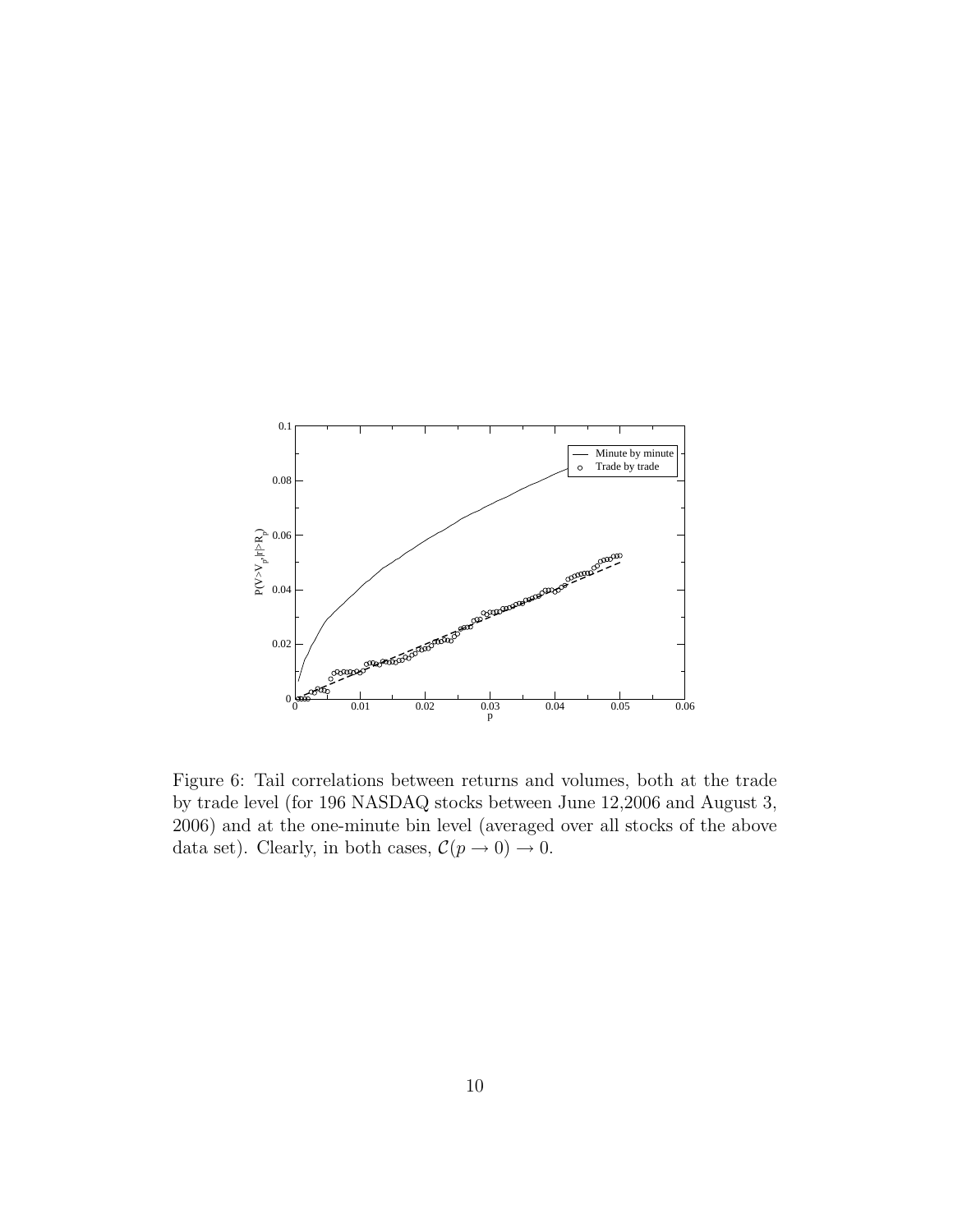the order book is, at any instant of time, a tiny fraction of the stock capitalisation, say  $10^{-5} - 10^{-4}$  (see e.g. [\[15\]](#page-11-8)).<sup>[2](#page-10-6)</sup> Liquidity providers take the risk of being "picked" off", i.e. selling just before a big upwards move or vice versa, and therefore place limit orders quite cautiously, and tend to cancel these orders as soon as uncertainty signals appear. Such signals may simply be due to natural fluctuations in the order flow, which may lead, in some cases, to a catastrophic decay in liquidity, and therefore price jumps. There is indeed evidence that large price jumps are due to local liquidity dry outs. It would be very interesting to find a simple order flow model that captures these spontaneous critical liquidity fluctuations. Such a model would usefully shed light on the controversial nature of price jumps and help understand their origin.

Acknowledgements We thank F. Bonnevay, Z. Eisler, J. D. Farmer, J. Kockelkoren, L. Laloux, M. Potters and V. Vargas for inspiring discussions and help.

## <span id="page-10-0"></span>References

- [1] R. J. Shiller, *Do Stock Prices move too much to be justified by subsequent changes in dividends?*, American Economic Review, 71, 421 (1981); R. J. Shiller, *Irrational Exuberance*, Princeton University Press (2000).
- <span id="page-10-1"></span>[2] R. Cont, *Empirical properties of asset returns: stylized facts and statistical issues*. Quantitative Finance 1, 223 (2001)
- <span id="page-10-2"></span>[3] L. Borland, J. P. Bouchaud, J.-F. Muzy, G. Zumbach, *The dynamics of Financial Markets: Mandelbrot's multifractal cascades, and beyond*, Wilmott Magazine, March 2005.
- <span id="page-10-3"></span>[4] J.-P. Bouchaud and M. Potters, *Theory of Financial Risks and Derivative Pricing*, Cambridge University Press, 2004.
- <span id="page-10-4"></span>[5] U. Frisch, *Turbulence: the Kolmogorov legacy*, Cambridge University Press (1997).
- <span id="page-10-5"></span>[6] A. Fisher, L. Calvet, B.B. Mandelbrot, *Multifractality of DEM/*\$ *rates*, Cowles Foundation Discussion Paper 1165.

<span id="page-10-6"></span><sup>&</sup>lt;sup>2</sup>This explain why liquidity takers have to cut their orders in small pieces, thereby creating long range correlations in order flow [\[12,](#page-11-5) [30\]](#page-13-0).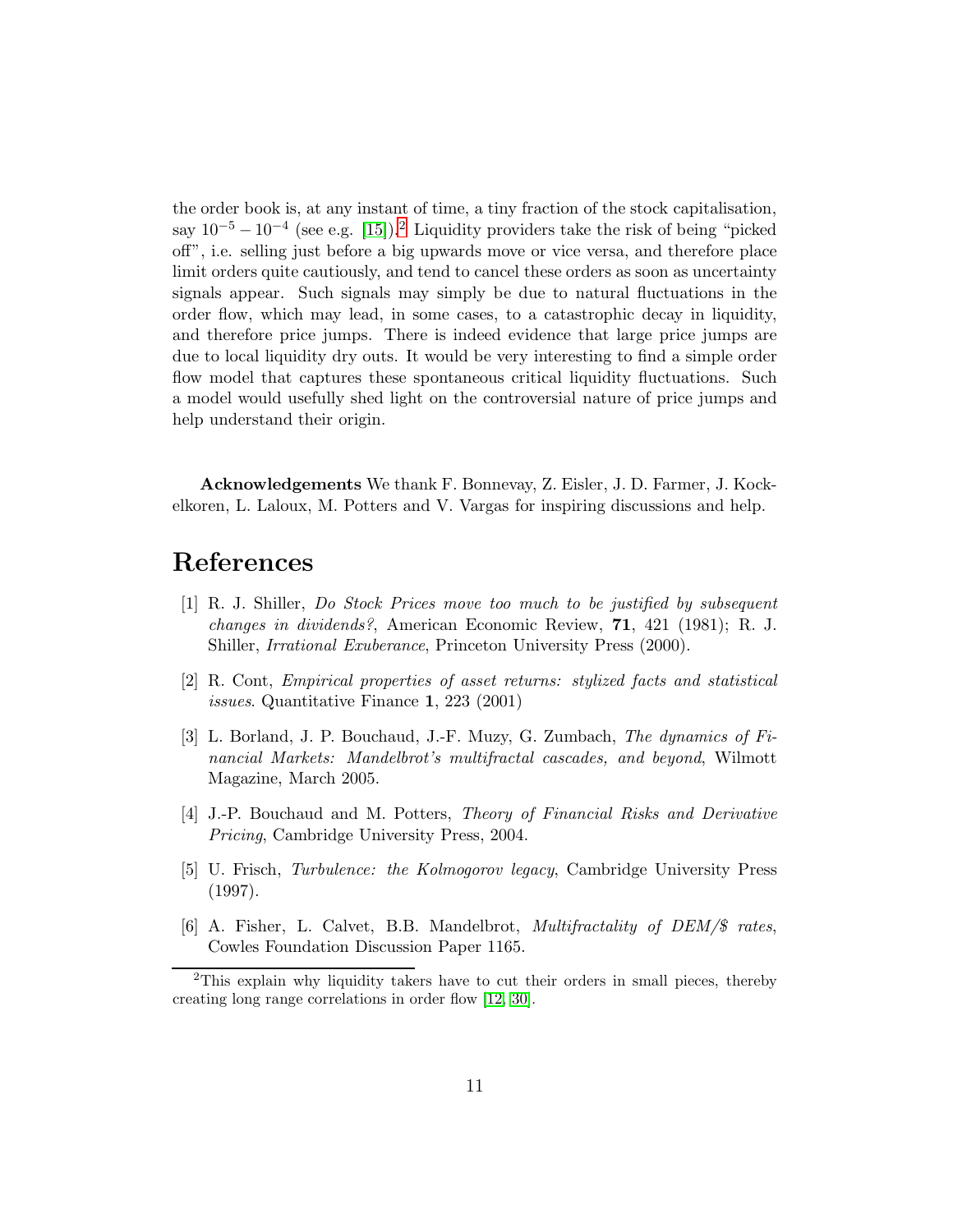- <span id="page-11-0"></span>[7] J.-F. Muzy, J. Delour, E. Bacry, *Modelling fluctuations of financial time series: from cascade process to stochastic volatility model*, Eur. Phys. J. B 17, 537-548 (2000); E. Bacry, J. Delour and J.F. Muzy, *Multifractal random walk*, Phys. Rev. E 64, 026103 (2001).
- <span id="page-11-1"></span>[8] L. Calvet, A. Fisher, *Forecasting multifractal volatility*, Journal of Econometrics, 105, 27, (2001); L. Calvet, A. Fisher, *Multifractality in Asset Returns: Theory and Evidence*, Review of Economics and Statistics 84, 381-406 (2002).
- <span id="page-11-2"></span>[9] T. Lux, *Turbulence in financial markets: the surprising explanatory power of simple cascade models*, Quantitative Finance 1, 632, (2001); T. Lux, *Multi-Fractal Processes as a Model for Financial Returns: Simple Moment and GMM Estimation*, in revision for Journal of Business and Economic Statistics
- <span id="page-11-3"></span>[10] J. L. Cabrera and J. G. Milton, *On-off intermittency in a human balancing task* Phys. Rev. Lett. 89 158702 (2002).
- <span id="page-11-4"></span>[11] A. Krawiecki, J. A. Hoyst and D. Helbing, *Volatility clustering and scaling for financial time series due to attractor bubbling* Phys. Rev. Lett. 89 158701 (2002)
- <span id="page-11-5"></span>[12] J. P. Bouchaud, Y. Gefen, M. Potters, M. Wyart, *Fluctuations and response in financial markets: The subtle nature of 'random' price changes*, Quantitative Finance 4, 176 (2004); J. P. Bouchaud, J. Kockelkoren, M. Potters, *Random walks, liquidity molasses and critical response in financial markets*, Quantitative Finance, 6, 115 (2006).
- <span id="page-11-6"></span>[13] D. M. Cutler, J. M. Poterba, and L. H. Summers. *What moves stock prices?* The Journal of Portfolio Management, 15(3):412, 1989.
- <span id="page-11-8"></span><span id="page-11-7"></span>[14] Ray C. Fair, *Events That Shook the Market*, The Journal of Business, 2002, vol. 75, no. 4
- [15] M. Wyart, J. P. Bouchaud, J. Kockelkoren, M. Potters, M. Vettorazzo, *Relation between Bid-ask spread, impact and volatility in order driven markets*
- <span id="page-11-10"></span><span id="page-11-9"></span>[16] C. Hopman, *Are supply and demand driving stock prices?*, Quantitative Finance.
- [17] D. Sornette, Y. Malevergne, J.F. Muzy, *What causes crashes*, Risk Magazine, 67 (Feb. 2003).
- <span id="page-11-11"></span>[18] J. D. Farmer, L. Gillemot, F. Lillo, S. Mike, S. and A. Sen, *What really causes large price changes?* Quant. Finance, 2004, 4(4), 383-397.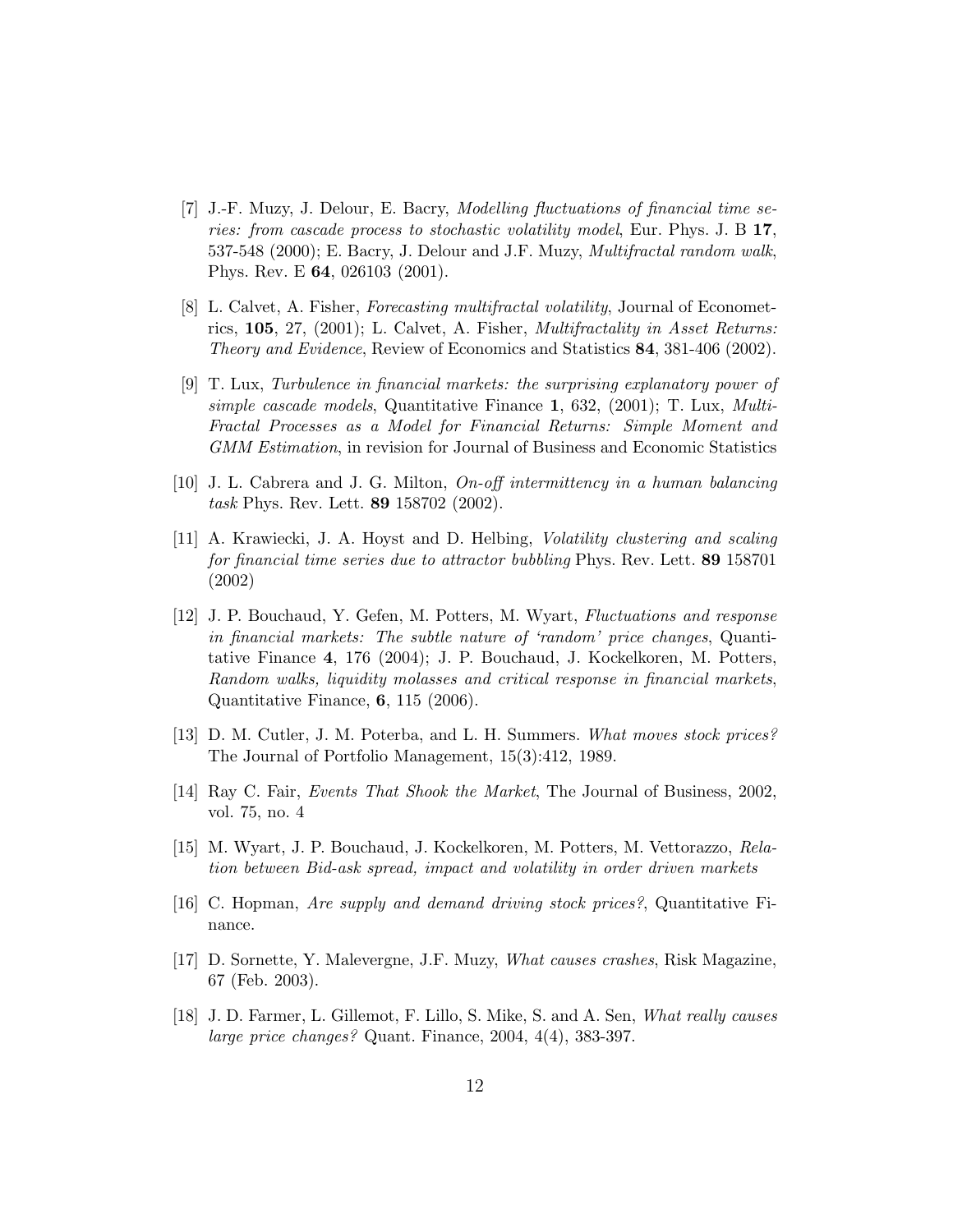- <span id="page-12-1"></span><span id="page-12-0"></span>[19] A. Ponzi, F. Lillo, R. N. Mantegna, *Market reaction to temporary liquidity crises and the permanent market impact*, [physics/0608032](http://arXiv.org/abs/physics/0608032)
- [20] V. Plerou, P. Gopikrishnan, L.A. Amaral, M. Meyer, H.E. Stanley, *Scaling of the distribution of price fluctuations of individual companies*, Phys. Rev. E60 6519 (1999); P. Gopikrishnan, V. Plerou, L. A. Amaral, M. Meyer, H. E. Stanley, *Scaling of the distribution of fluctuations of financial market indices*, Phys. Rev. E 60 5305 (1999)
- <span id="page-12-2"></span>[21] O. Guedj, J. P. Bouchaud, *Experts earning forecasts: bias, herding and gossamer information*, International Journal of Theoretical and Applied Finance, 8, 933 (2005).
- <span id="page-12-4"></span><span id="page-12-3"></span>[22] A. G. Zawadowski, J. Kertesz, G. Andor, *Short-term market reaction after extreme price changes of liquid stocks* Quantitative Finance 6, 283-295 (2006)
- [23] F. Lillo and R. N. Mantegna, *Power law relaxation in a complex system: Omori Law After a Financial Market Crash*, Physical Review E 68, 016119 (2003)
- <span id="page-12-5"></span>[24] G. Zumbach, *Volatility processes and volatility forecast with long memory*, Quantitative Finance 4 70 (2004).
- <span id="page-12-6"></span>[25] L. Borland, J.P. Bouchaud, *On a multi-timescale statistical feedback model for volatility fluctuations*, e-print [cond-mat/0507073](http://arXiv.org/abs/cond-mat/0507073) (unpublished).
- <span id="page-12-7"></span>[26] V. A. Marˇcenko and L. A. Pastur, *Distribution of eigenvalues for some sets of random matrices*, Math. USSR-Sb, 1, 457-483 (1967)
- [27] L. Laloux, P. Cizeau, J.-P. Bouchaud and M. Potters, *Noise Dressing of. Financial Correlation Matrices*, Phys. Rev. Lett. 83, 1467 (1999); M. Potters, J.-P. Bouchaud and L. Laloux, *Financial Applications of Random Matrix Theory: Old laces and new pieces*, Acta Physica Polonica B, 36 2767 (2005).
- <span id="page-12-8"></span>[28] A. S. Kyle, *Continuous auctions and insider trading*, Econometrica 53, 1315 (1985).
- <span id="page-12-9"></span>[29] X. Gabaix, P. Gopikrishnan, V. Plerou, and H. E. Stanley. *A theory of power-law distributions in financial market fluctuations*, Nature, 423, 267270, (2003); X. Gabaix, P. Gopikrishnan, V. Plerou, and H. E. Stanley. *Institutional Investors and Stock Market Volatility*, Quarterly Journal of Economics, 121 461-504 (2006).